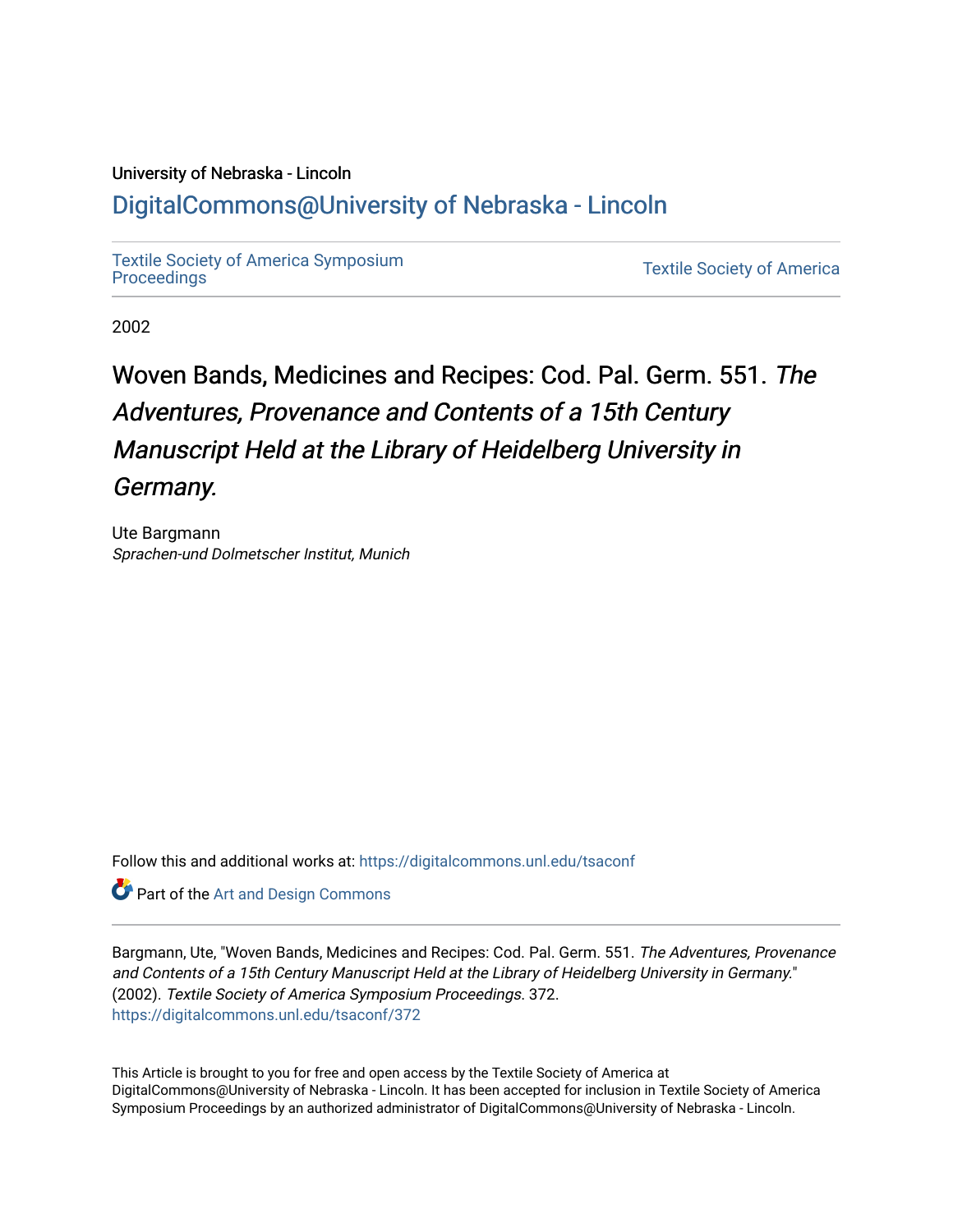#### **Woven Bands, Medicines and Recipes: Cod. Pal. Germ. 551.**

*The Adventures, Provenance and Contents of a 15th Century Manuscript Held at the Library of Heidelberg University in Germany.* 

Ute Bargmann

Today, we are going to visit Heidelberg, the city where the earliest German University was founded in 1386. On account of its romantic setting, it became one of the internationally popular institutions in the  $19<sup>th</sup>$  century. Here, we will visit the University Library, where the manuscript we are to discuss today is housed. It is on the shelf in the Department of Manuscripts, bound in a modest working cover of the  $19<sup>th</sup>$  century.

**History.** - We shall embark on a journey of more than 500 years into the past and through some very trying times that helped shape present-day Central Europe. Finding the manuscript was not an earth-shaking discovery, but rather the following of the Haensel-and-Gretel trail of crumbs which were dropped by a book on medieval trades by Gerhard Eis, and the later mention of the manuscript by Leonie von Wilckens, the now deceased Curator of Textiles at the Germanisches Nationalmuseum in Nuremberg. It is part of the famous Palatina Collection of the University of Heidelberg, that is to say, it once belonged to a prince of the Palatinate.

The manuscript was collected some time before the 1550's by Ottheinrich (1502-1559), then count Palatine of Palatinate-Neuburg. He was a lavish Protestant Renaissance Prince, a notable collector and bibliophile. This ran him into great financial trouble - especially in view of his pocket-size realm - and his eclectic art collection counting many famous Italian paintings and objets d'art wound up on the auction block, since the trades no longer consented to support his extravagant lifestyle by paying his debt. He had to lie low and leave the country for a while. His magnificent castle from that time at Neuburg can still be admired today. He was able to hold on to his collection of books, though. Many of his book acquisitions were a direct result of the many closings of monasteries and convents due to the wave of the Reformation that swept Germany - in most cases these collections were thus saved from destruction. In 1556, he succeeded to the hereditary title of Elector Palatine, thus joining the rather powerful club of princes that elected the Emperor of the Holy Roman Empire. Ottheinrich immediately proceeded to remodel Heidelberg Castle in the Renaissance style, and he combined his library with that of the University and placed it into the upper story of the Church of the Holy Ghost, to be made available to scholars and other interested folks who were able to read. He also provided a generous endowment, so that the library could continue to be developed and prosper. Here, the collection served the university, which was reborn as a reformation institution with Philip Melanchthon at the helm.

This state of affairs of the library lasted until the  $15<sup>th</sup>$  of September in 1622 when, in the  $4<sup>th</sup>$ year of the terrible conflagration of the 30 years' war, which laid waste to so much of Central Europe, Heidelberg was sacked by Count Tilly who was in command of the Catholic forces. The castle went up in flames, the city was pillaged during three days of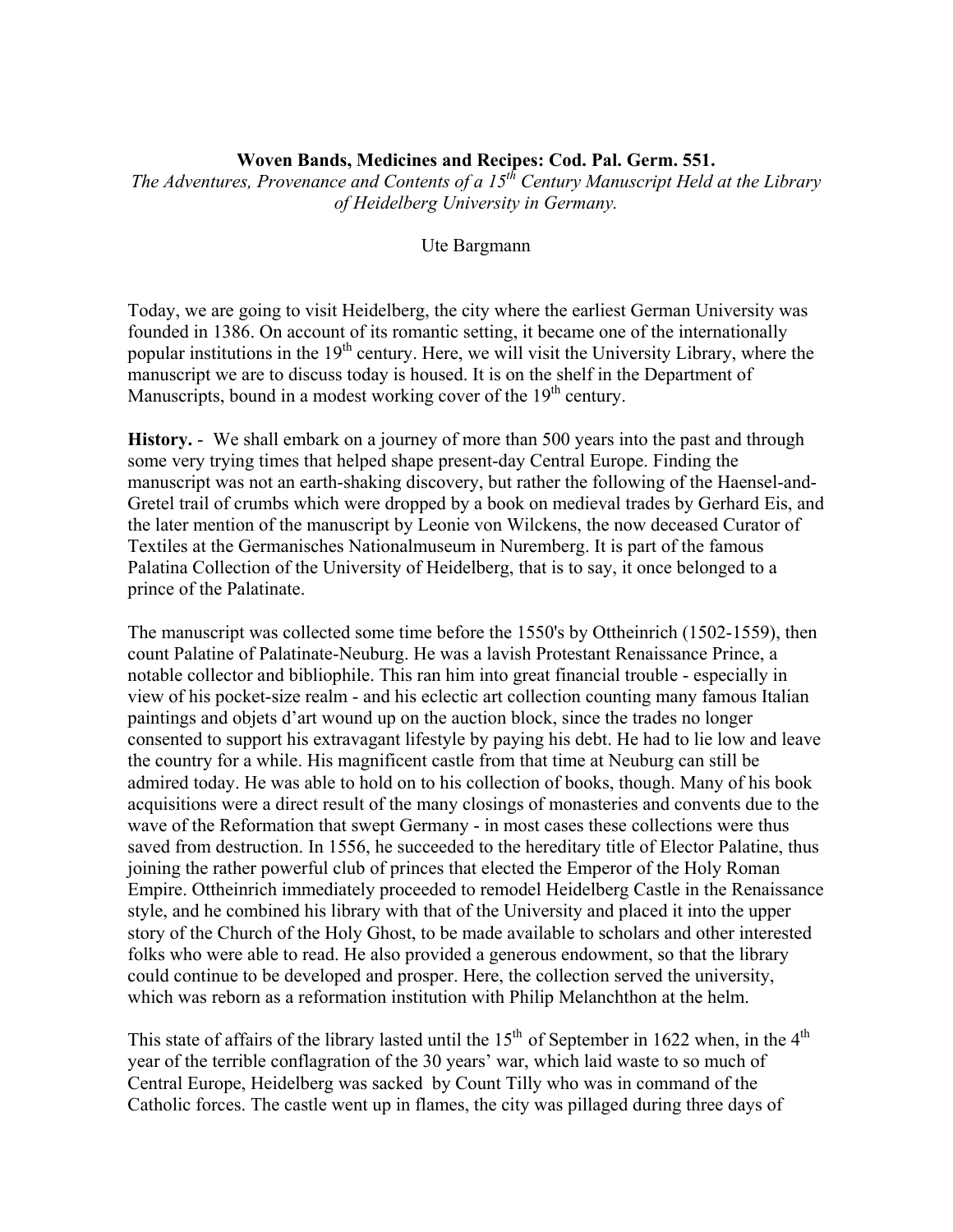horror and the library, which had been on the Pope's shopping list for quite a few years was packed up, crated in boxes made from the wood ripped from the church pews and sent to the Vatican, where it arrived in early 1623. This involved University books, as well as the Palatina Collection, a total of 3600 manuscripts and more than 12,000 prints. The ruins of the castle above the city are a testimonial to those days of horror.

After much negotiating and bickering, the 900 or so German manuscripts were returned to Heidelberg early in the  $19<sup>th</sup>$  Century, and with them our manuscript. In the latter part of the 20<sup>th</sup> century, librarians from Heidelberg gained permission to catalog and describe the remaining Latin manuscripts, so that finally the scholarly world gained access to the most important of the German medieval libraries.

The pages of our manuscript are of paper and it measures  $21 \text{cm} x15.5 \text{cm} x 4.5 \text{cm} (8.25" x 6"$ x 1.75"). The first113 pages are written in brown ink without any decorative touches; the rest show some red embellishment. The first pages turn out to consist of three hundred odd patterns for brocaded tabletwoven silk bands, the rest are filled with medical advice, information on falconry, recipes, horse medicine and an oddity which turned out to be a rather important tidbit for those interested in loop manipulation.

**Provenance.** - This manuscript has always been considered something of an orphan, its provenance unsure. One section on horse medicine was described elsewhere but nobody really dealt with the band section, since the method of notation was rather opaque for a nonweaver. The first few lines indicated that it might have something to do with pearl "embroidery." When Ms v. Wilckens inspected it in the '70s, she came across some typical patrician Nuremberg names - so his pointed to the city of origin. Immediately, of one of the convents of the city, either the Dominicans of St. Catherine or the Poor Clares came to mind. The ladies in both of those institutions would have been able to write, since both convents had well-known scriptoria. Then there is a pattern by the name of "Barfuessermodel" or Barefoot Brothers Pattern, and that in turn pointed to the Poor Clares, since their confessors and preachers were, indeed, the Barefoot or Franciscan Brothers, the Clares being the female branch of that order. The two convents in Nuremberg were pretty much dominated by that city's council, who decided as to who was eligible to join. With some rare exceptions only daughters of families of the city were accepted. This was sort of an old maid insurance for Nuremberg's patrician female offspring and an assurance that the great fortunes of the city would remain intact - the dowry to enter the convent amounted to far less than that to be presented to a prospective husband. This is illustrated by the family of the patrician Pirckheimers, one of whose daughters, the celebrated Caritas, was the last abbess or St. Clare's. In the case of this family, there were eight daughters; one married and seven took the veil.

The Convent of the Poor Clares, or Klarissenkloster as it was known in Nuremberg, started out in the early 1200s as a convent of repentants (Reuerinnen) devoted to St. Mary Magdalene. When the Pope abolished some of the mendicant orders, the Magdalenes among them, they had to seek another affiliation. In 1279, they were taken over by the order of the Poor Clares. In time, the convent became rather wealthy, due to some very generous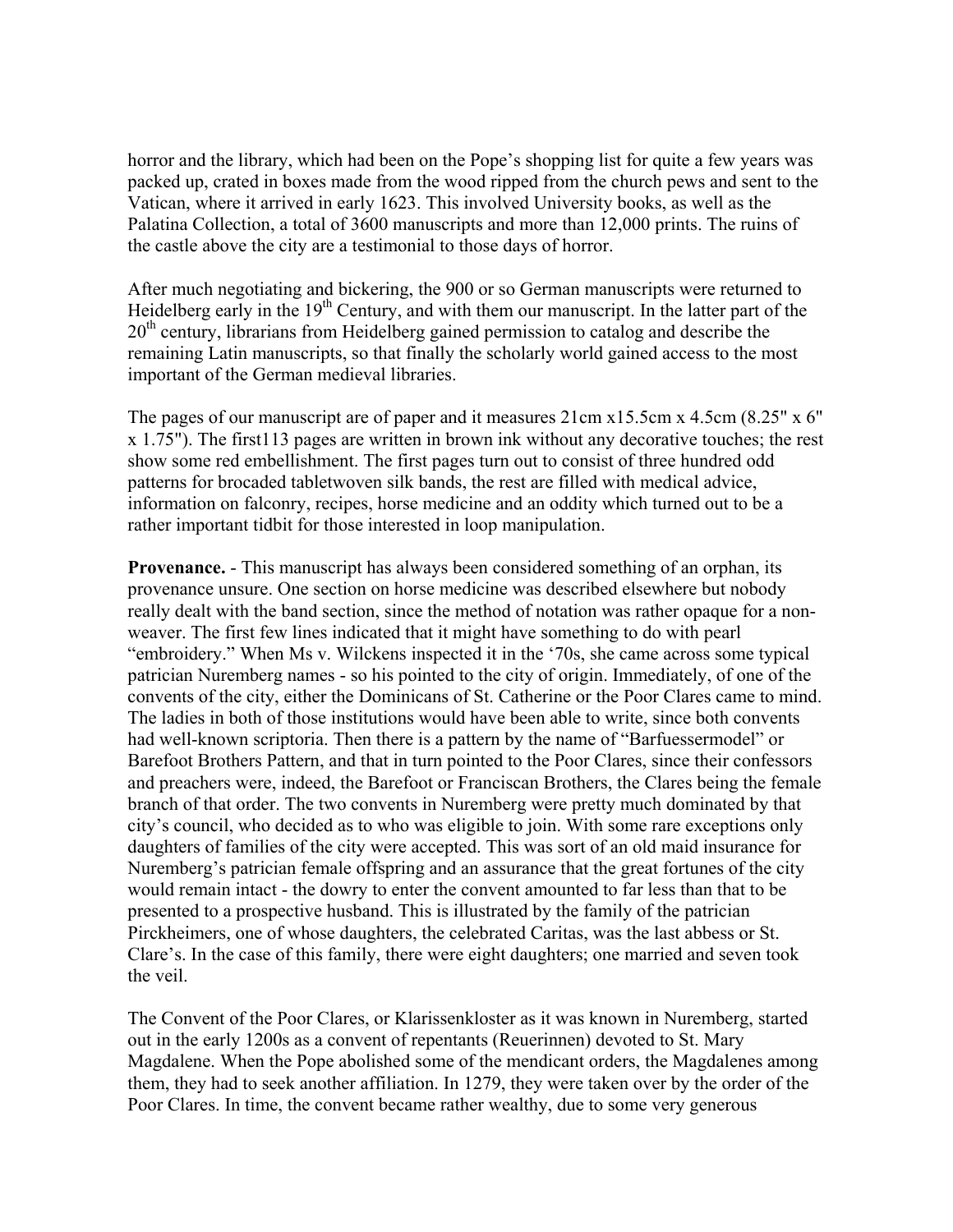endowments of many acres of farmland and farms in the area surrounding the city. The convent experienced a rather rocky history, full of internal strife: battles about owning personal property, about whom to revere and there were protracted power struggles among the sisters. Eventually, however, in 1452, the order was reformed and became a model for all other convents of the Poor Clares. They were known as particularly strict in the observation of their rules. They slept in a communal hall, with only a straw mattress, a pillow and one blanket to call their own. Their habit was of gray wool produced on the convent's farms and spun, woven and sewn by the nuns themselves. The talk among each other was restricted to the absolutely necessary. The time not occupied by prayer and devotion was spent in the scriptorium or doing needlework and weaving. It has to be noted here, though, that lay sisters, i.e. sisters recruited from non-patrician families, performed much of the hard work. At the height of the convent's fame, it housed about 60 sisters.

The nuns were also much involved in the education of young girls, this being the only opportunity for theses to get an education. They were instructed in writing, Latin and needlework. Such an education was absolutely necessary for entering the convent and would also be welcomed in the female who would join one of the prominent families as wife. The Clares were famous for their embroideries, their weaving and their scriptorium. When the City Council took over the guardianship of the regalia and the coronation robes of the Holy Roman Empire in 1424 at the request of the Emperor Sigismund to protect them from the Hussite incursions, it fell to the Clares to repair the damages - the city being wealthy enough to replace the pearls lost in previous coronations and during the various annual events, during which both, the regalia and the robes were displayed to the public. The guardianship of the Regalia of the Holy Roman Empire rested with three city councilors, each of them being responsible for one key for each of the three different locks to the shrine in the sacristy of the chapel at the Hospice of the Holy Ghost in Nuremberg, where they were kept. The last time the Clares took on the restoration of the Imperial Robes was for the coronation of Charles V in Frankfurt in 1519.

Our manuscript was probably started some time after 1424. The first pages are entirely devoted to bands decorated with freshwater pearls. They may have become plentiful in the convent when the sisters were first asked to restore the imperial robes. The fact that the first pages include many richly decorated items such as hair bands and belts puts it into the time period before 1452, as those fripperies were probably no longer tolerated after the reform, not even for the instruction of girls. Later on in the manuscript, the bands are mostly seam bindings for vestments, with the occasional very modest hair band.

In 1525, all the monastic institutions of Nuremberg were dissolved, as the city had become Protestant. The abbess of the Poor Clares, Caritas Pirckheimer, fought tooth and nail with the city council against the closing. As a result, the library of that convent was dispersed whereas that of St. Catherine was dutifully handed over to the council and can be seen today in the City Library - alas, no pattern books seem to have survived there. The convents were forbidden to accept any more novices and the last nun of the Poor Clares passed in 1596. The convent buildings became property of the city and in 1618, they were turned into the city's pawn house and the convent proper was demolished in 1899. St. Clares church became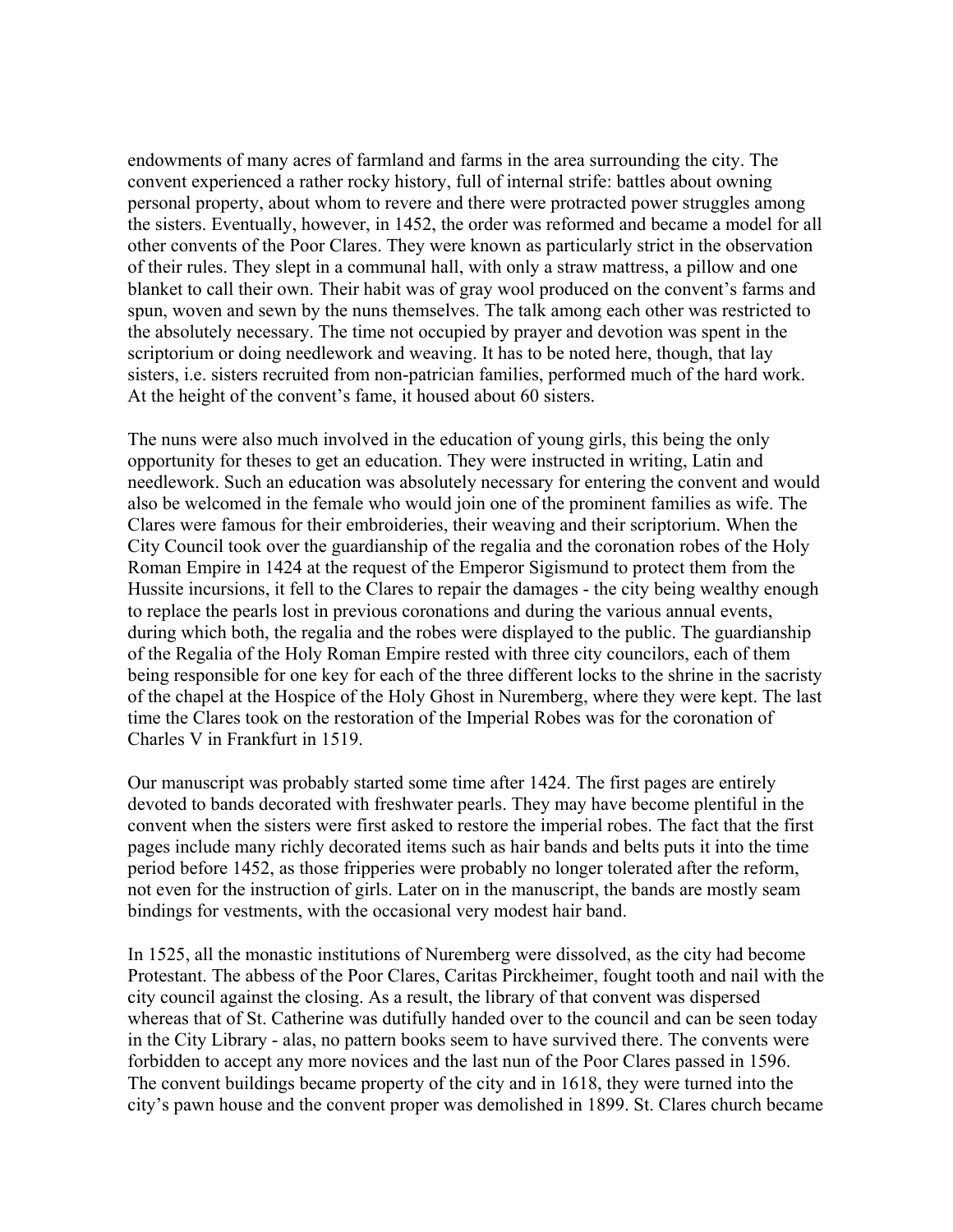a protestant place of worship, and in 1806, it became an armory. In 1857, it was again dedicated as a catholic church. It is still one of the city's landmarks to this day.

**The Bands** - Our manuscript begins with hair bands and belts that are decorated with pearls, all somewhat typical of a young girl's finery, and indeed, the Clares did give instructions to young girls of the patrician households, as mentioned above. The notation in this first section, by the first hand, is in arabic numerals, indicating in words where the pearls were to be placed. By picking alternating symbols for adjacent numbers in the manuscript, a pattern emerges very quickly. What also became very clear was the fact that these are brocaded tabletwoven silk bands. Contacts at the Germanisches Nationalmuseum in Nuremberg agreed. Also, a search in a Middle High German dictionary revealed that the word "gespellte" means indeed tablet – with x number of "gespellte" precedes many of the bands. The notation in the first section, by the first hand is in arabic numerals, indicating in words where the pearls were to be placed. By picking alternating symbols for the each of the numbers in the manuscript, a pattern emerges very quickly

For displaying the patterns, I chose a lower case l and a full stop because of their good contrast and because of their proximity to the Return key. Then I set the font to Courier. The font size can be adjusted to your preference. It is absolutely necessary to disable the AutoCorrect functions in the toolbox, otherwise Word has too much of a mind of its own and re-interprets what you type. It cannot understand that anyone in their right mind would want to repeat l's and .'s endlessly and simply changes it to something that the program finds more suitable, which, however, does not successfully display a pattern.

The first hand, [Fig. 1] pages 1 to the left hand side of page 46, recorded about 107 patterns in arabic numerals, a wonderful variety different ornaments, quite a few decorated with pearls. The second hand [Fig. 2] records entirely in roman numerals, from the right hand side of page 46 the left of page 55. Many of these bands are decorated with graceful leaves winding diagonally the length of the bands, an ornament typical of  $15<sup>th</sup>$  century Nuremberg. The third hand, pages 55 right hand to 77, goes back to recording in arabic numerals, the ornamentation largely geometric. On page 55, there is a short notation about making bands with [Fig. 3] peacock feathers! Hand 4 also records in arabic numerals from page 78 to page 80 left hand. However, the notation is so abbreviated that it is practically impossible to make any sense of it. The fifth hand, right hand of page 80 to page 93, embarks on a new adventure in notation: instead of indicating alternating background and pattern in alternating numbers, the background thread units are displayed as roman numerals and the individual pattern floats as o's - a method involving some very tedious counting. On page 89, [Fig. 4] the recorder of the barefoot brothers pattern shows her impatience with the new notation by starting out drawing endless little o's and then switching back to the tried and true method of displaying alternating background and pattern as roman numbers. The sixth hand, pages 94 to 113, records in roman numerals, all letters. Pages 114 and 114a seem to be some last somewhat unrelated additions.

In the Germanisches Nationalmuseum in Nuremberg, there is a fragment called the "Leubleinmodel," or leaf pattern [Fig. 5], which was at one point interpreted as an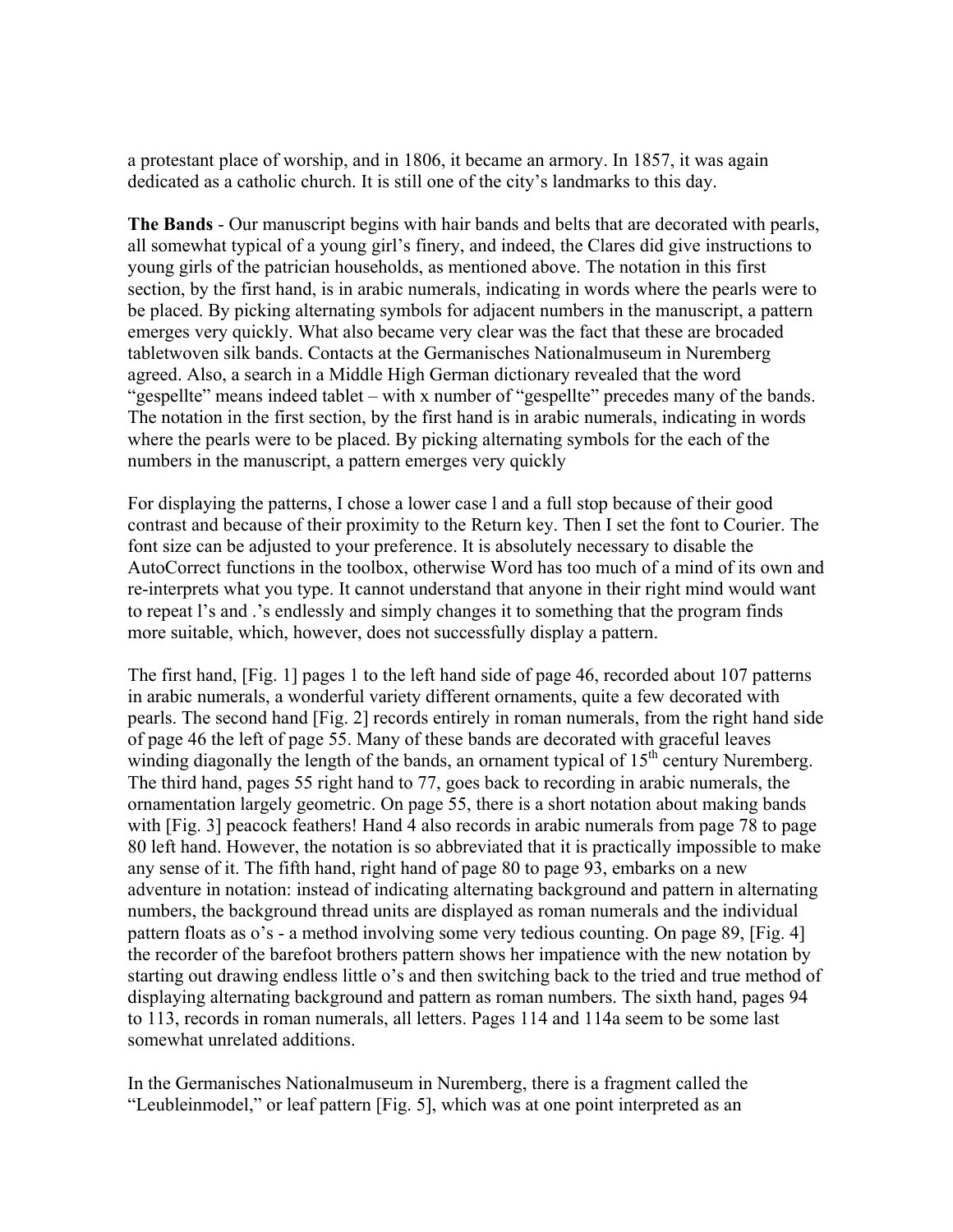embroidery pattern by repeating the pattern horizontally, but it turns out to be a tabletwoven band and decidedly a relative of the last pattern notation attempts of the Heidelberg manuscript. It was definitely of a later date, as the notation looks like it had been well accustomed to, rather decorative in appearance, unlike the first tentative attempts in our manuscript.

In 1517, Anna Neuper of the St. Clare's Convent invented yet another notation for tabletwoven bands. [Fig. 6] She uses long and short marks for her sometimes very wide bands. The one illustrated here uses 54 tablets. It appears that in Anna Neuper's time, the earlier pattern book notations had been forgotten.

After weaving all of the varieties, I came to the conclusion that the first and second notations are much more user-friendly for the weaver. The Barfuessermodel, for instance took one week's worth of evenings to weave, counting the pattern from the schematic interpretation and then again counting the tablets. Using the original version with the alternating numbers, it took one afternoon.

On Page 113 of the Heidelberg manuscript is another curiosity: A description of something called "Lintwurm poertlein" or dragon braid. Masako Kinoshita of Syracuse and Noémi Speiser of Switzerland puzzled it out. It happens to be a truncated description of loop manipulation - the first one found so far in German literature. A recipe for the very same braid was found in a 17<sup>th</sup> century English manuscript with samples found in Victoria and Albert Museum, recently published by Noémi Speiser. The fact that the ms description was truncated indicated that it was a very commonplace technique and that only very special features needed to be written down as reminders for an unusual braid. These loopmanipulated braids were very important during the Middle Ages, since they were ideal for lacing. They were not as stiff as woven bands and would therefore move with the wearer.

The remaining pages, 116 to 208, are written by several different hands and contain a compendium of sometimes rather dubious medicines for humans, falcons and horses and eventually recipes. As an example, against tooth ache: "Take celandine, squeeze out the juice and put a drop into the nose and lie on your back, so that it can run up in the interior of your nose and rub the rest on your teeth and gums." Against worms: "Take castor oil and garlic and earth worms and crush these and put the paste into a nutshell and fasten that above the navel and do that three times and at the fourth it will become a worm house and they will go away." Some of the advice for falconry is still valid today, for example: "If the falcon is wild you should carry the bird until it is very tired. You should keep the wings on its back. You should wind the jesses around the fingers in such a way so that when you bate the bird, the tail will not brush over the hand, so that you will not injure the feathers. You should keep the falcon in the dark with the jesses on."

The individual items seem to have been collected over an extended period of time, one of the horse medicine sections being ascribed to the equerry in charge of the horses of Frederick II in Naples in the early  $13<sup>th</sup>$  century.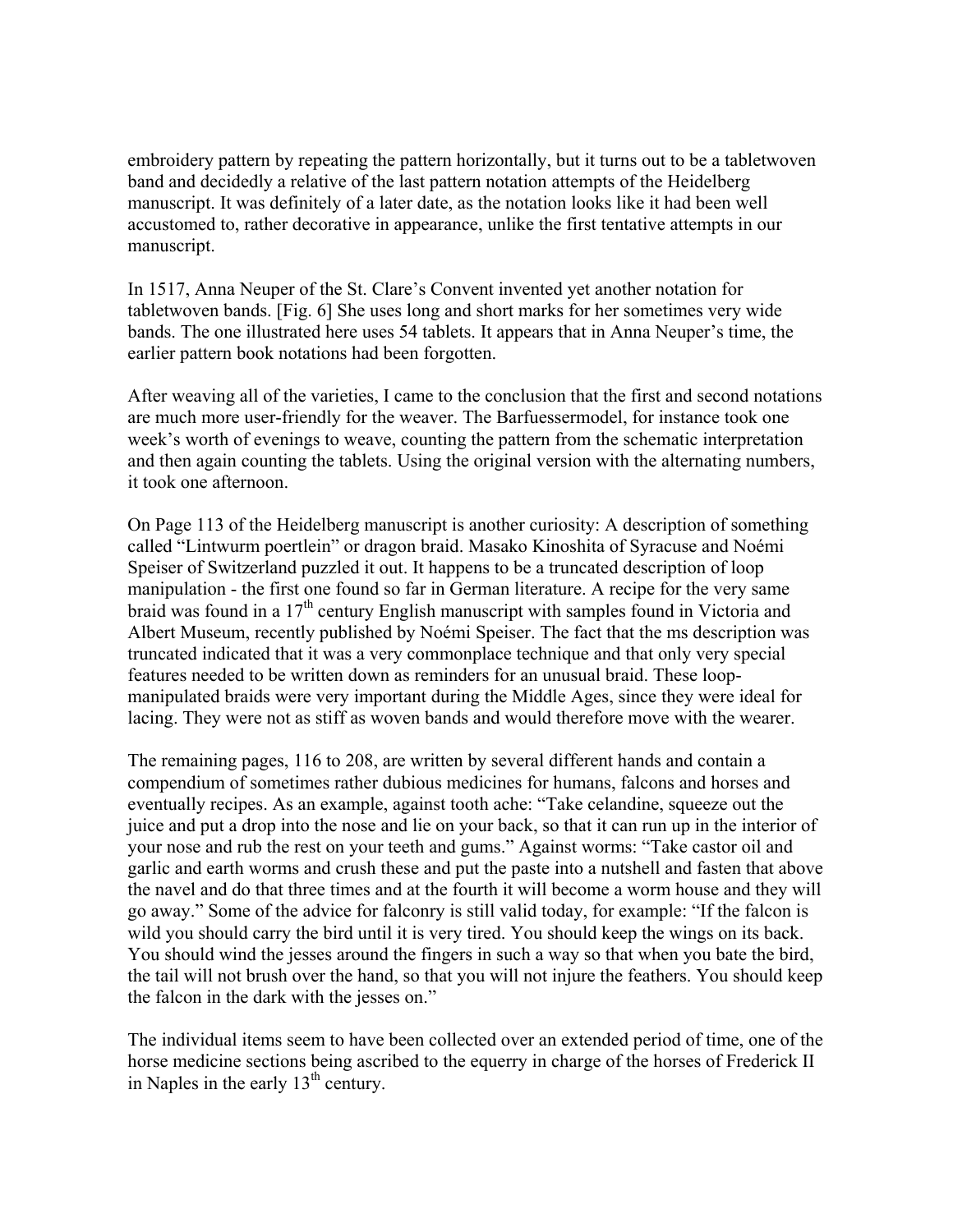### **Bibliography**

Diefenbacher, Michael und Rudolf Endres Stadtlexikon Nürnberg. Nürnberg, W. Tümmels Verlag, 2000.

Eis, Gerhard Mittelalterliche Fachtliteratur. Stuttgart, Metzler, 1962.

Karras, Lotte und Franz Machilek Caritas Pirckheimer 1467-1532. Eine Ausstellung der Katholischen Stadtkirche, Kaiserburg Nürnberg, 26. Juni - 8. August 1982. München, Prestel Verlag 1982.

Kist, Johannes Das Klarissenkloster in Nürnberg bis zum Beginn des 16. Jahrhunderts. Nürnberg, Sebaldus-Verlag, 1929

Kasbauer, Sixta Die große Fraue von St. Clara. 3. Auflage. Landshut, Verlag Solanus-Druck, 1959.

Kubin, Ernst Die Reichskleinodien. Wien, Amalthea Verlag, 1991.

Langer, Herbert The Thirty Years' War. New York, Dorset Press, 1990.

Milger, Peter Der dreissigjährige Krieg: Gegen Land und Leute. Niedernhausen/Ts., Orbis, 2001.

Pusch, Luise F. Schwestern berühmter Männer: Zwölf biographische Portraits. Frankfurt, Insel Verlag, 1985.

Schlechter, Armin Kostbarkeiten gesammelter Geschichte. Heidelberg und die Pfalz in Zeugnissen der Universitätsbibliothek Heidelberg. Heidelberg, Universitätsverlag C. Winter, 1999.

Speiser, Noémi Old English Pattern Books for Loop Braiding. Arboldswil, Switzerland, the Author, 2000

Wilckens, Leonie v. Ein Modelbuch von 1517 aus dem Nürnberger Clarenkloster. *Anzeiger des Germanischen Nationalmuseums*, Nürnberg 1967, p. 27-29.

Wilckens, Leonie v. Textile Kunst und Kunstfertigkeit für den Bürger? *Zeitschrift für Kunstgeschichte,* München, Deutscher Kunstverlag, I, 1989, p. 68-81.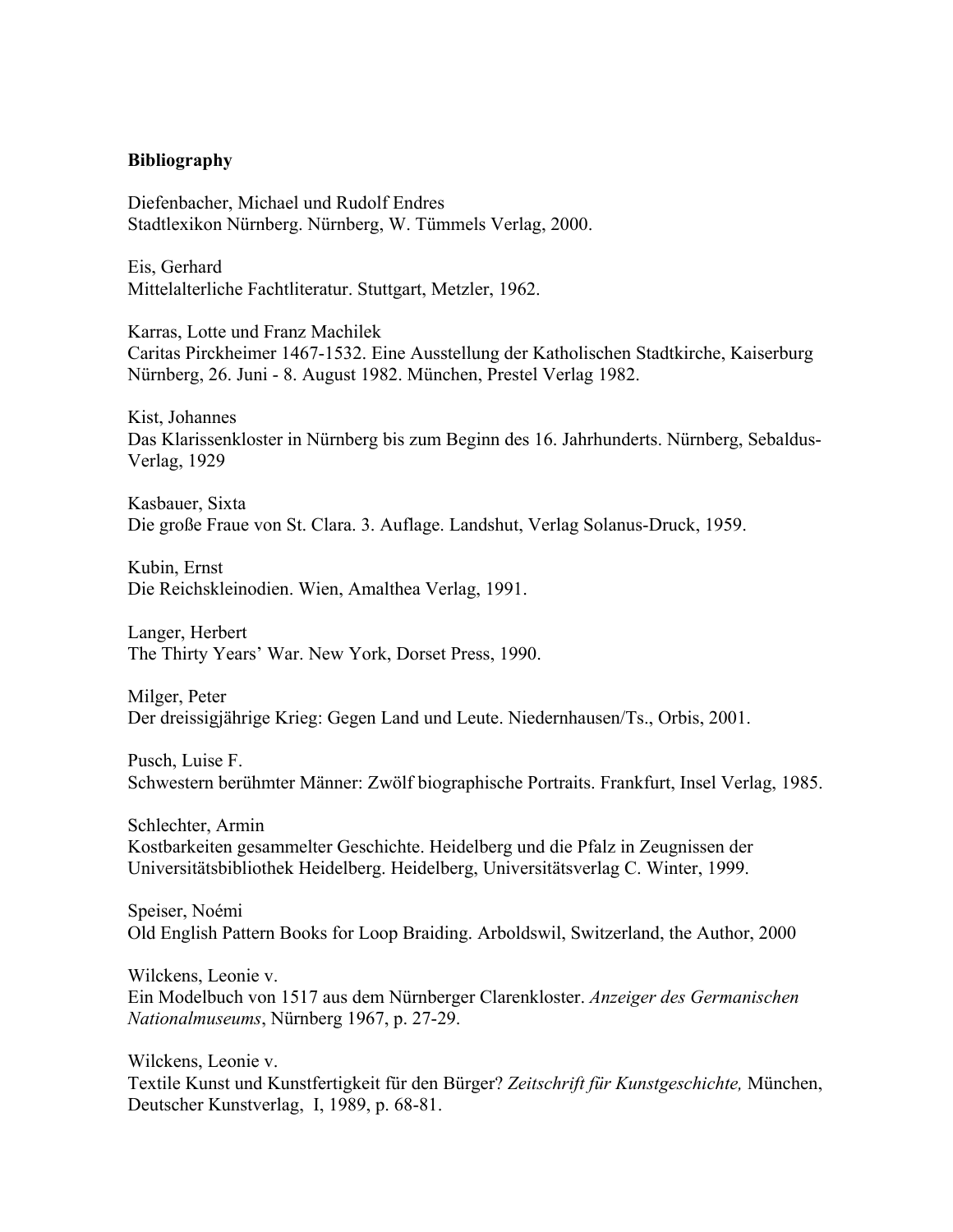

| 111111111111              |
|---------------------------|
| 00000000000.0.00000       |
| 111111111111              |
| 111111111                 |
| 000000.0.0.00000000       |
| 111111111111              |
| $111 \dots 11111 \dots 1$ |
| 000000.0.0.00000000       |
| 111. 11111. <i>.</i> 1    |
| riililillill              |
| 00000000000.0.00000       |
| 111111111111              |
| 1111111.11111             |
| 11111111111               |
| 1111. 1 11                |
| 1.11. 1 1                 |
| L111111                   |
| 11111111111               |
| 111111111111111           |
|                           |

 Handschriftenabteilung, Universitätsbibliothek Heidelberg





Heidelberg

Fig. 2: Manuscript pages 51-52, schematic sketch and brocaded tabletwoven band, second hand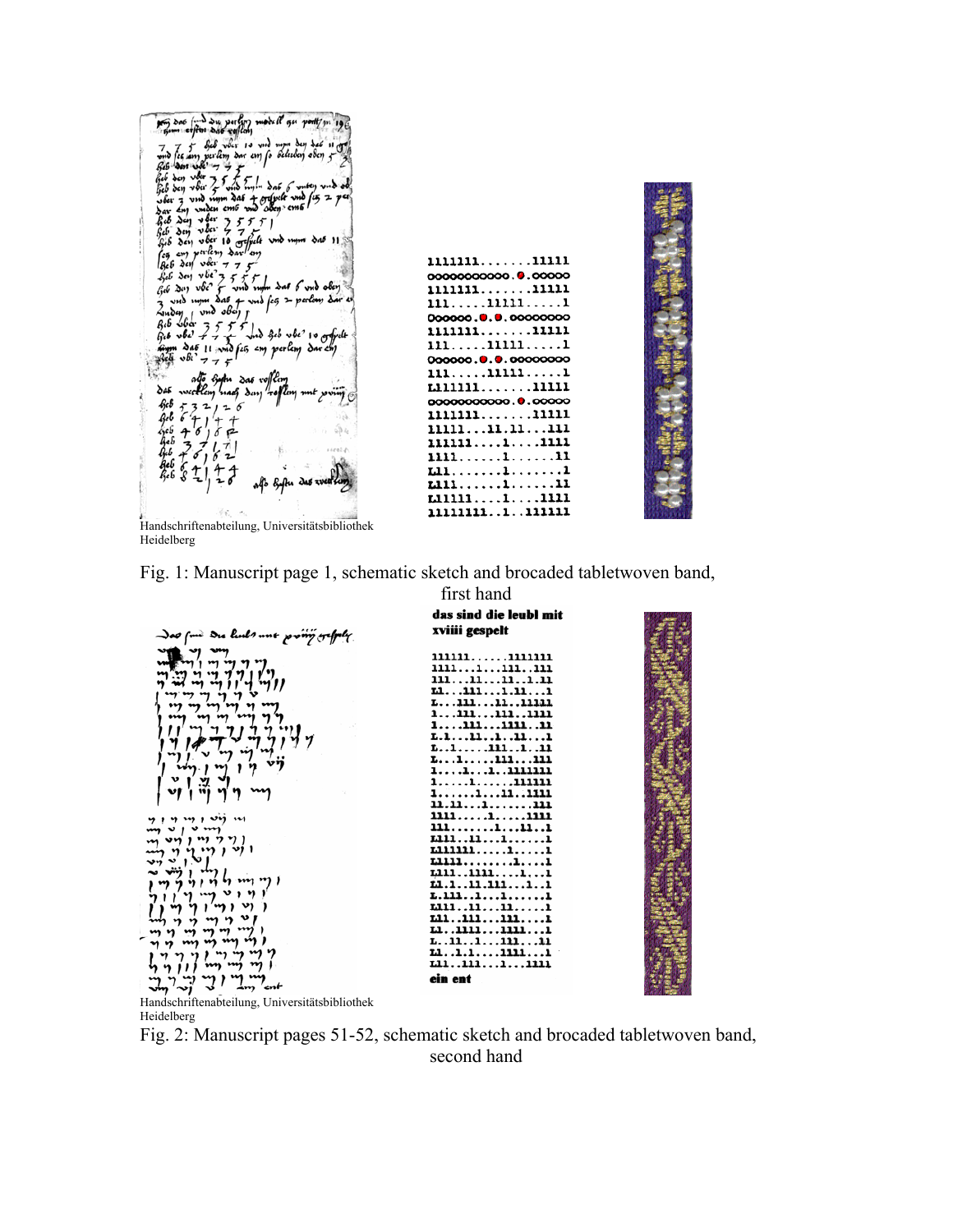

 Handschriftenabteilung, Universitätsbibliothek Heidelberg

Fig. 3: Manuscript page 55, two tabletwoven bands, brocaded with peacock feathers



Heidelberg

Fig. 4: Manuscript pages 89, 90 combined, schematic sketch and brocaded tabletwoven band, ms page showing two types of notation.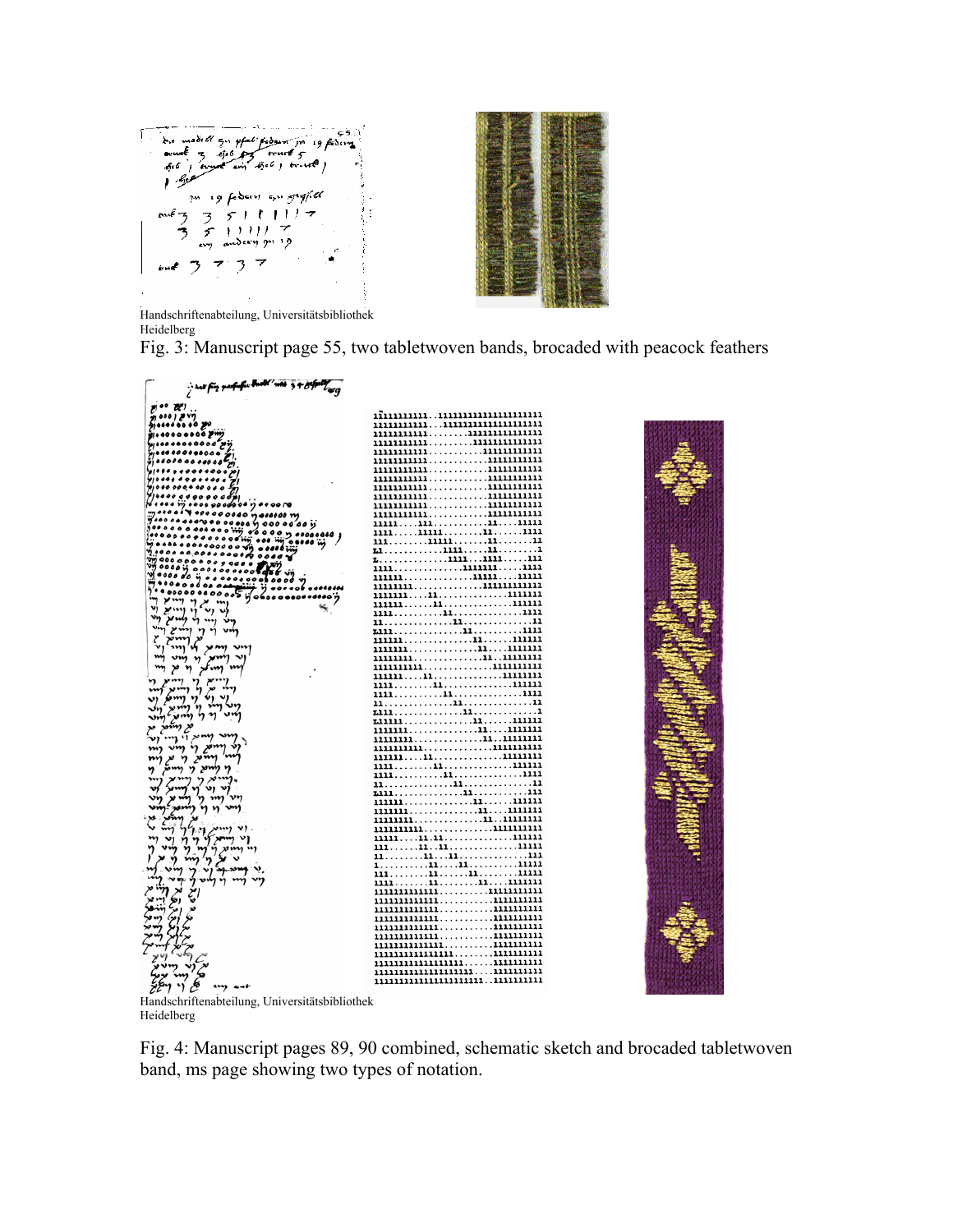| why composed                                               |                                                                                        |  |
|------------------------------------------------------------|----------------------------------------------------------------------------------------|--|
|                                                            |                                                                                        |  |
| ony avaligavana a mil                                      |                                                                                        |  |
|                                                            |                                                                                        |  |
| 'M OSSOSSOSSUSSOSS UN                                      |                                                                                        |  |
| $\sim$ $\sim$ $\sim$ $\sim$ $\sim$ $\sim$ $\sim$           |                                                                                        |  |
|                                                            |                                                                                        |  |
| im assos y secogges pin                                    |                                                                                        |  |
| m ooo ny ooooggoo sy<br>đ                                  |                                                                                        |  |
| m ogos nij oddoood i 'an.                                  |                                                                                        |  |
| č<br>いい<br>agas my aasassas my agaa ny                     |                                                                                        |  |
| a assas my assassa a oos my                                |                                                                                        |  |
| $\gamma$ aggo $\gamma$ so $\gamma$ so $\gamma$ os $\gamma$ |                                                                                        |  |
|                                                            |                                                                                        |  |
| 1 assass is one raring<br>$1$ sociology $\frac{1}{2}$      |                                                                                        |  |
| $00000$ $211$                                              |                                                                                        |  |
| goog oodwaanaan u ago wun                                  | 111111111111111111111<br>1111111111111111111                                           |  |
| I aso I additioned it acces vill                           | 11111111111111111                                                                      |  |
| ago a admonitorum il dio                                   |                                                                                        |  |
| oogso ) oddooxyoocoo y gooo                                |                                                                                        |  |
|                                                            | 11111111111111111111                                                                   |  |
|                                                            | 11111111111111111111                                                                   |  |
|                                                            | $11 \dots 1111 \dots \dots 11111 \dots 1111$                                           |  |
|                                                            | $1, \ldots, 1111, \ldots, \ldots, 1111, \ldots, 111$                                   |  |
|                                                            | $1, \ldots, 1111, \ldots, \ldots, 11111, \ldots 1111$<br>1. 111 1 1 111 111 111 111 11 |  |
|                                                            |                                                                                        |  |
|                                                            |                                                                                        |  |
|                                                            |                                                                                        |  |
|                                                            |                                                                                        |  |
| m cas 1 aasta 1 aastawas 11                                |                                                                                        |  |
| p occursos<br>$1$ $\infty$ $\infty$ $\infty$               |                                                                                        |  |
| <b>VIM accourance</b>                                      | 1. 1. 11. 11                                                                           |  |
| 0000000<br>$\mathbf{w}$<br>to again y agains in            |                                                                                        |  |
| w assister of assister in                                  |                                                                                        |  |
| v                                                          |                                                                                        |  |
| my and my adaptation in argue<br>m)                        |                                                                                        |  |
| m avios y arginar my avios my                              |                                                                                        |  |
|                                                            |                                                                                        |  |
| zo oszuján ny ogom ny                                      |                                                                                        |  |
| so consume is appear                                       | 11111111. <b>1.</b> 1. 111                                                             |  |
| 'Yo addadoo 1 adda Ny                                      | 111111111111111                                                                        |  |
| Dag of I leadlern mall me popp                             | 11111111111111                                                                         |  |
|                                                            | 11111111111111111                                                                      |  |
| oefydt mut bem tromen                                      | $1111\ldots111\ldots\ldots111\ldots\ldots111$                                          |  |
|                                                            | 111. 11. 1111. 111                                                                     |  |
|                                                            | 1111. 111. 1111. 111                                                                   |  |
|                                                            | 11111111111111111                                                                      |  |
|                                                            | 11111111111111111<br>11111111111111111                                                 |  |
|                                                            |                                                                                        |  |

Germanisches Nationalmuseum, Nűrnberg

Fig. 5: HS 4419, a fragment at the Germanisches Nationalmuseum, Nűrnberg, schematic sketch and brocaded tabletwoven band. Dated by the museum as late 15<sup>th</sup> century.